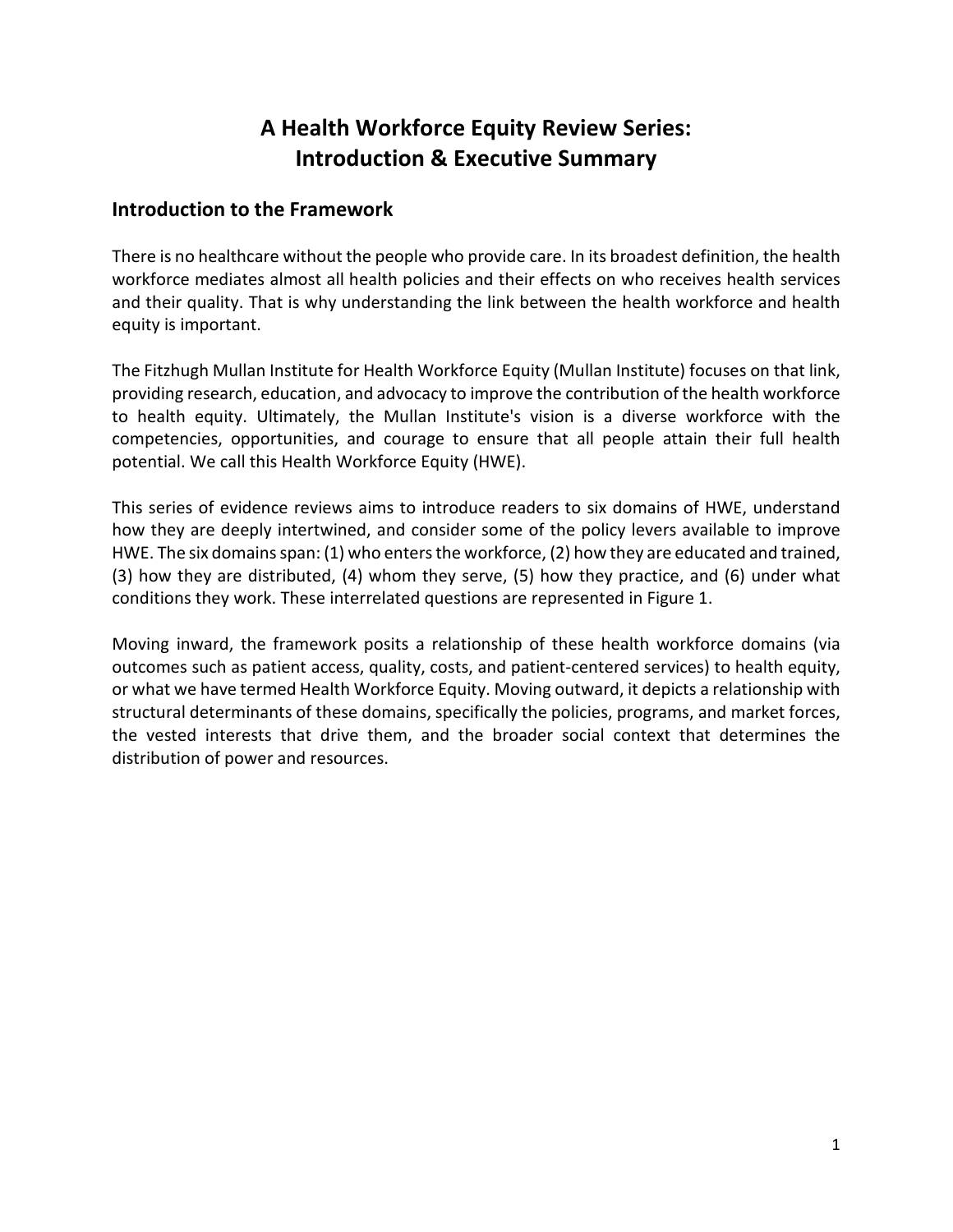

*Figure 1: Health Workforce Equity Framework*

Each of the six reviews examines the evidence on three questions, as follows:

- What is the nature and magnitude of the health workforce problem?
- How does the workforce problem affect health equity?
- What policies and programs have the greatest effects on this domain?

Given the internal breadth of each of these six domains, in some cases, the evidence reviews focus on one component of the issue that is particularly salient while acknowledging that additional areas are also important. For example, the first review focuses on who enters the workforce but narrows this question for the review to the question of racial and ethnic diversity. The intent is not to diminish the importance of other types of diversity; it is simply a practical choice, to begin with, one prevalent issue. Similarly, Evidence Review #3 focuses on one aspect of how the workforce is distributed: the problem of too few primary care practitioners in rural areas. Finally, evidence Review #4, which focuses on whom the workforce serves, examines Medicaid beneficiaries while recognizing that other groups are frequently shunned, including those with no insurance and complex chronic conditions. Over time, additional reviews may be added to this series.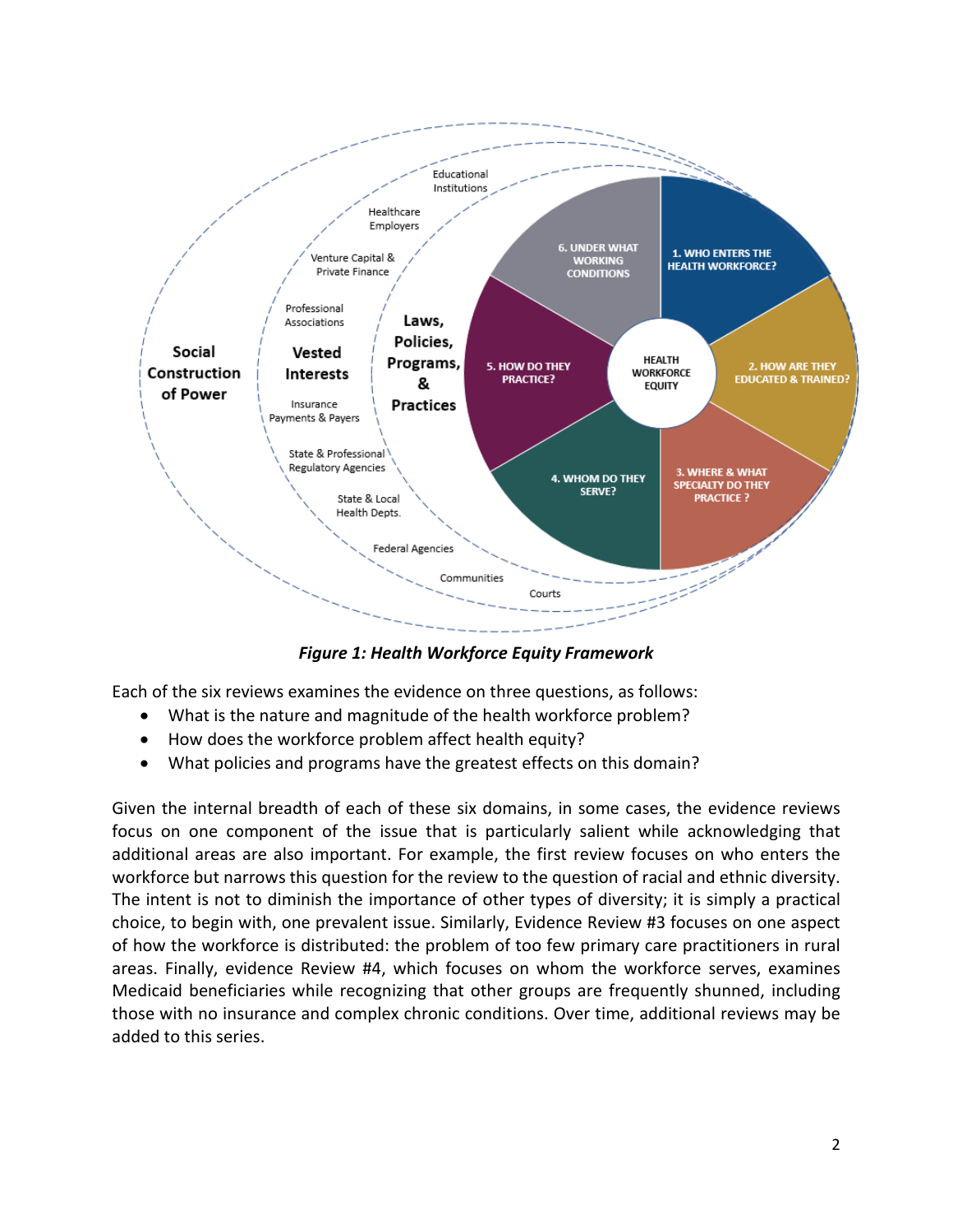# **Summary Findings**

**Domain 1:** *Who Enters the Health Workforce? An Examination of Racial and Ethnic Diversity* Black, Hispanic, and Native American individuals are underrepresented in health professions that require post-secondary education compared to their representation in the general population. A substantial body of literature suggests that a diverse and inclusive workforce can help increase access to care and improve health care outcomes among underserved populations. Conversely, the lack of diversity in the health workforce contributes to poorer health status for underrepresented populations and perpetuates historical health inequities. Numerous strategies can support the recruitment, matriculation, retention, and graduation of underrepresented minority students entering the health workforce. The literature suggests that the most effective strategies involve a multifaceted and comprehensive effort, spanning pipeline programs that offer academic support and mentorship to underrepresented minorities (URMs), URM-specific recruitment practices, holistic review in admissions processes, and federal programs and funding that support URMs.

## **Doman 2:** *How is the Health Workforce Educated and Trained? An Examination of Social Mission in Health Professions Education*

Institutions that provide health professionals with education and training play a critical role in determining whether clinicians graduate with the knowledge, skills, and courage to improve health equity. In the United States, there is still wide variation in their performance. The education pipeline plays an important role in determining the future workforce −who enters it, which professions are produced, and whether graduates choose high-need specialties, practice in underserved populations, and have the skills and courage to advance health equity. Among the policies and programs key to improving social mission goals are HRSA's Title VII and Title VIII workforce development programs, authorized under the Public Health Service Act, the Teaching Health Center Graduate Medical Education (THCGME) program, accreditation standards that influence educational institutions' policies and practices, certification and licensing exams which may or may not include topics such as health disparities, systems-based practice and social determinants of health in health professions exams or competency assessments; communitybased, experiential clinical or service-learning experiences; and, lastly, the inclusion of social mission in governance documents and processes.

### **Domain 3:** *Where and What Specialty Does the Health Workforce Practice? An Examination of the Geographic Distribution of Primary Care Providers*

The primary care workforce tends to reside and practice in well-resourced communities. As a result, the primary care provider to population ratio is 93/100,000 in metropolitan areas, compared to 55/100,000 in non-metropolitan areas, leaving many rural and underserved communities with challenges in accessing care. There is strong evidence that this maldistribution contributes to health disparities. In addition, some policies and programs exacerbate the problem, including the current graduate medical education (GME) allocative system and unnecessarily restrictive scope of practice laws. While the methodology for designation of Health Professional Shortage Areas (HPSAs) is outdated and leads to a loss in allocative efficiency, many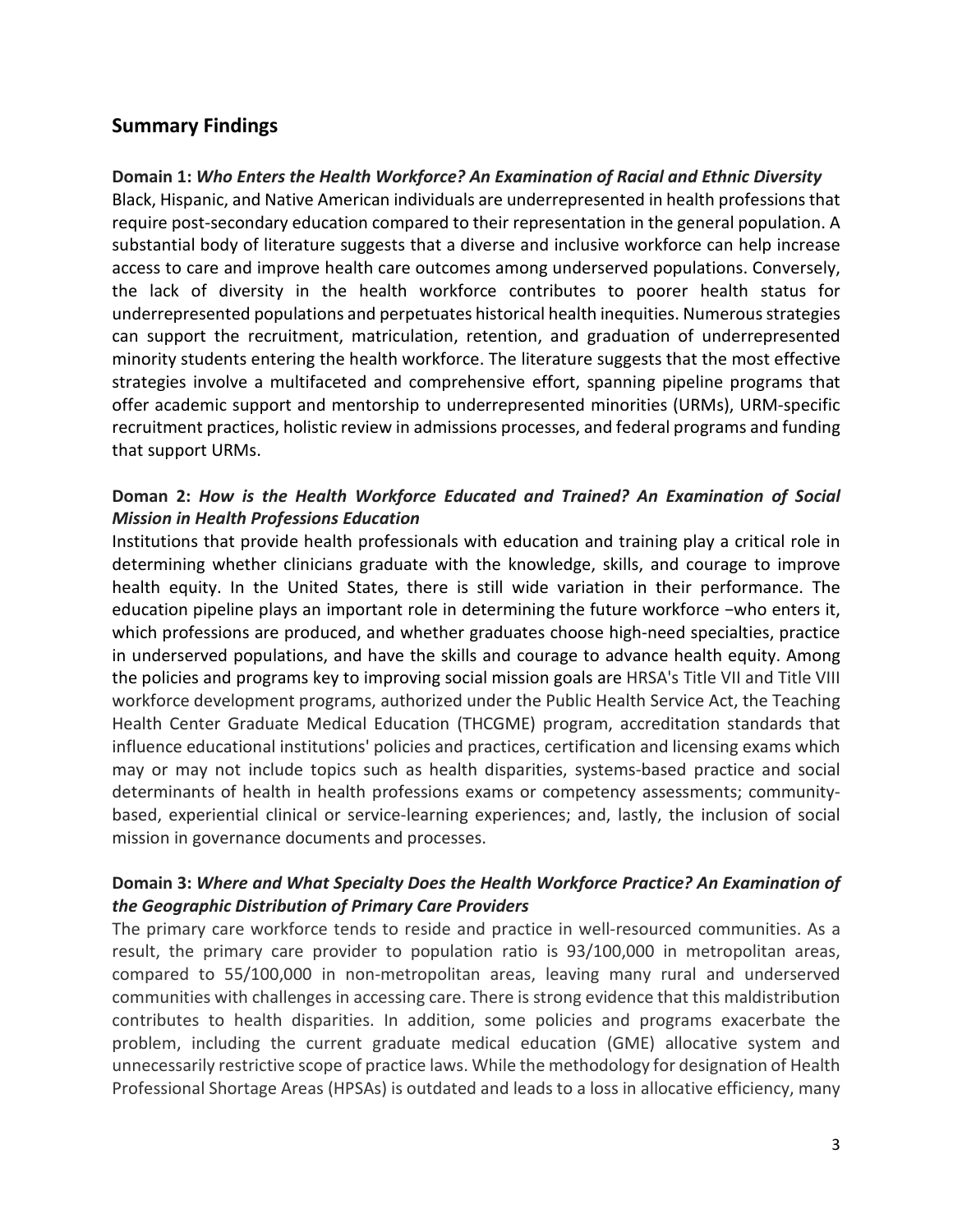programs appear to help improve distribution, including recruitment of medical students from rural areas, partnerships between medical schools and community colleges, rural training tracks, career counseling and mentorship in rural and underserved areas, scholarships and loan repayment programs, and hub-and-spoke models of care in rural settings.

#### **Domain 4:** *Whom Does the Health Workforce Serve? An Examination of Provider Participation in Medicaid*

Lack of access can be attributed to provider shortages and geographic maldistribution and the degree to which available clinicians provide service to communities made vulnerable. This evidence review focuses on provider service to low-income and publicly insured patients through Medicaid and the Children's Health Insurance Program (CHIP). Individuals with Medicaid are more likely to report access barriers than those with private insurance or Medicare, exacerbating inequities. 12 to 30% of primary care providers, depending on the state, do not serve Medicaid patients. Evidence suggests that state-level Medicaid policies, including lower payment rates relative to other payers and administrative burdens for reimbursement, represent barriers to provider participation in Medicaid. Other policies, such as the Primary Care Fee Bump, demonstrate mixed results. Policies that can increase provider participation in Medicaid include reimbursement fees and alternative payment models; expanded scope of practice and full reimbursement for advanced practice clinicians; increased funding for safety-net clinics; and Medicaid expansion under the Affordable Care Act.

### **Domain 5:** *How Does the Health Workforce Practice? Addressing Root Causes of Health Disparities*

There is mounting evidence that the current medical services model does not produce desired health outcomes, in large part because the health workforce has limited capacity to identify and address social determinants of health (SDoH). Evidence shows that this, in turn, can lead to improper care, poor health outcomes, and avoidable health disparities. While the health workforce cannot address the root causes alone, practicing to meet social needs, including eliminating racial disparities in care, helps ensure that everyone has a fair opportunity to attain their full health potential. Studies suggest that the fee-for-service payment model represents a significant barrier to addressing social determinants of health, while alternative payment models promise to address them. These models include value-based payment models such as accountable care organizations (ACOs) and the Comprehensive Primary Care Plus (CPC+). Other policies and programs that have some evidence supporting their use include SDoH screening, community health worker interventions, and interprofessional teams of clinicians and support staff.

#### **Domain 6:** *Under what Working Conditions? An Examination of Health Worker Occupational Health and Compensation*

This review covers two parts: (1) Occupational Health, including injuries and illness, violence, and burnout, and (2) Worker Compensation.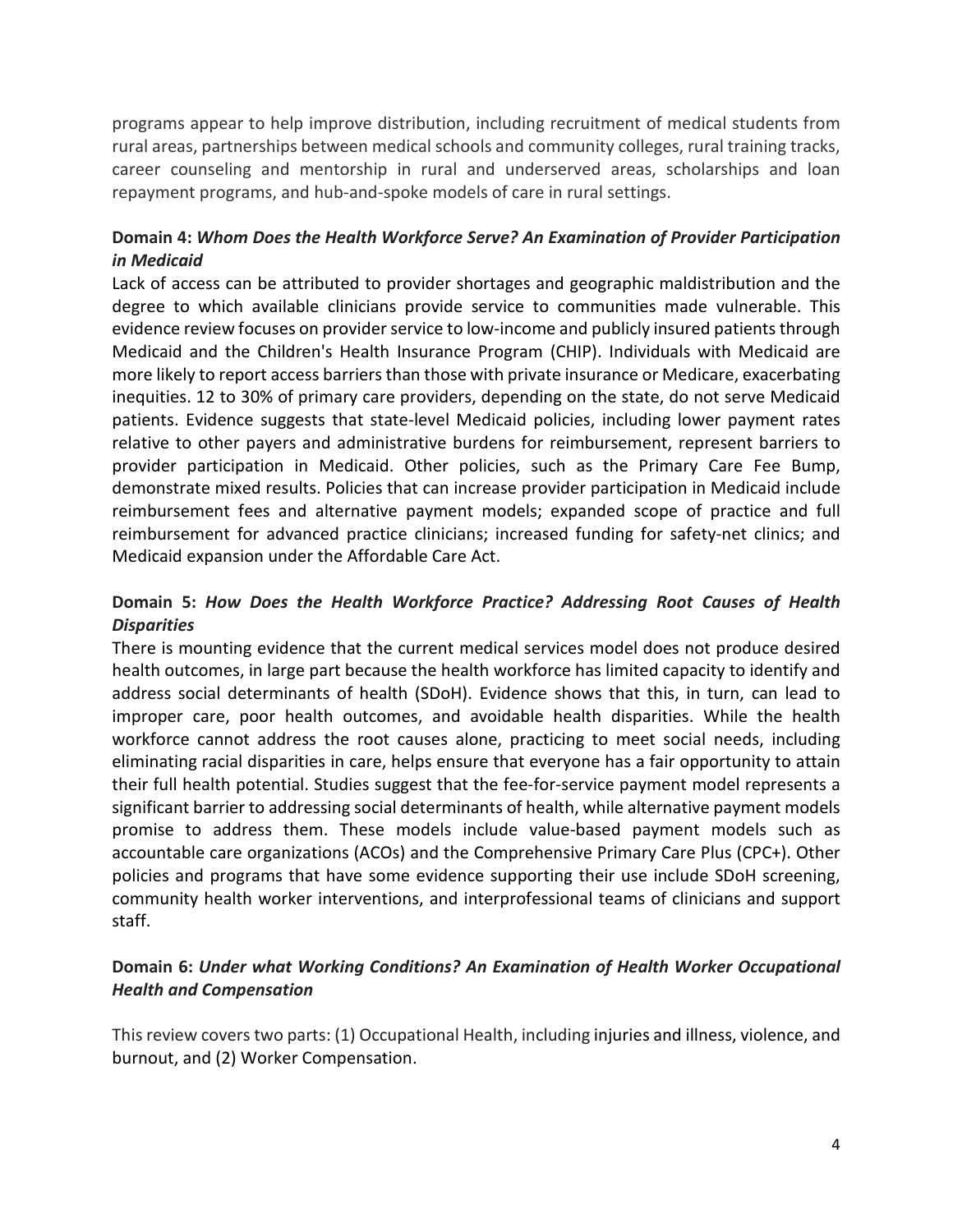Part 1 notes that the 22 million health workers in the U.S. experience the highest rates of occupational injury, illness, and burnout of any sector. This harm is preventable and in and of itself constitutes a health equity problem. Exacerbating the health inequity within the sector, the adverse effects impact different health occupations, genders, races, and ethnicities differentially and affect patient populations served by those most at risk differentially. Many organizational policies are key to improving health and safety, including ensuring safe staffing levels, teambased models of care, and the inclusion of medical scribes. Federal and state policies are also critical to establishing certain guardrails, including protecting workers' rights to unionize, expanding the scope of practice, and establishing and enforcing occupational safety procedures.

Part 2 focuses on the nearly 7 million healthcare support workers that are severely undercompensated in the U.S., with almost half being paid less than \$15 an hour and many lacking basic benefits like sick leave and health insurance. Poor compensation disproportionately affects women, people of color, and immigrants, exacerbating these communities' financial and social disadvantages. In addition, studies show that low compensation is associated with a high turnover of these workers, which negatively affects patients' health, particularly for Medicaid beneficiaries in long-term care facilities. Key federal policies to address this problem include increasing the minimum wage, protecting workers' right to unionize, and requiring sick leave and health care benefits. Increased Medicaid reimbursement rates could also help improve compensation if there are wage pass-through mandates. Value-based payment models may also facilitate wage increases for lesser-paid support staff.

# **Research Challenges**

These six HWE reviews revealed important challenges for research on these issues, including the need for more and better data and measurement and specific gaps in the evidence.

**Domain 1:** *Who Enters the Workforce* suggests that more research on the impact of health professions workforce diversity on patient care and outcomes, particularly at the organizational level, is needed. Additional research is also necessary to better understand the barriers and facilitators in developing programs and policies to achieve a diverse health workforce and systematically evaluate these approaches.

**Domain 2:** *How are they Trained* identifies numerous case studies of successful models but found little generalizable research linking health professions education to long-term outcomes that may ultimately advance health equity. Needed improvements in the field of social mission research include longitudinal study designs that assess long-term outcomes, better data for tracking individuals from their time as a student throughout their careers, and more studies focused on non-physician disciplines, many of which have yet to develop a good system for tracking professionals within their fields.

The review also suggests a need for additional dialogue and coordination to advance standards and measurement. For example, social mission-aligned governance and curricular experiences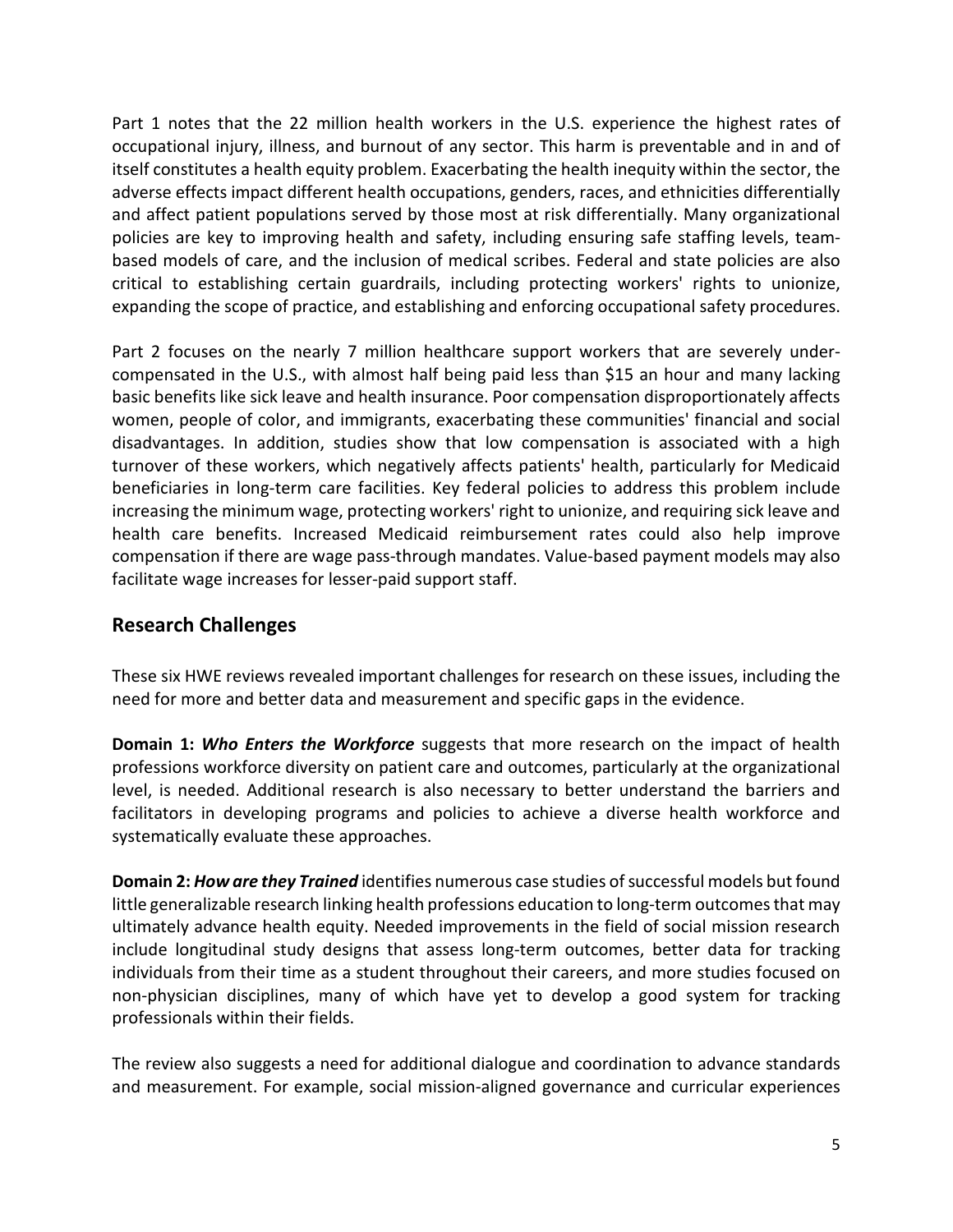can be created by individual schools, but broad uptake can also be promoted by accreditation and certifying bodies. Enhancement of the social mission measurement and accountability of some of the Federal health professions education programs, such as Teaching Health Centers and Titles VII and VIII, is another important area of policy development that could speed progress in this area.

**Domain 3:** *How are they Distributed,* cites a substantial body of research that describes the problem of provider maldistribution, its effects on health equity, and potential solutions. However, several research and policy questions persist. First, rurality is measured in several ways, making it hard to produce a cohesive body of literature studying this topic. Second, no consensus exists on the right or best ratio of providers to population. Given the variation in state-level healthcare needs, what may be an ideal ratio in California may not apply in Rhode Island. Third, while undersupply is associated with inequitable health outcomes, oversupply is also associated with poor outcomes, sometimes resulting from unnecessary services. New and improved measures of population need should inform these discussions. Finally, future research should examine the impact of training programs developed in rural communities, as they can serve as specialized and regional rural health care systems. The Geisinger health and education system in rural PA, for example, includes a medical school, residency training, school of nursing, and allied health education programs. Similarly, in Cooperstown, NY, the Basset Health System is a rural teaching hospital affiliated with an urban teaching hospital. However, little is known about the impact of these programs on provider distribution or population outcomes.

In addition, a more reliable national-level provider database would allow researchers and policymakers to track the distribution of the workforce over time in such a way that specific policies and programs could be better evaluated. While the National Plan and Provider Enumeration System (NPPES) is publicly available, it misses valuable information about providers and would benefit from enhancements in several areas. These areas include standardization of fields, improved mechanisms for updating records when providers move or retire, additional fields relating to work setting, and ways to link information on the setting with other national databases such as the Provider Enrollment, Chain, and Ownership System (PECOS). With additional funding, the NPPES could also expand to other health occupations, such as nursing, that do not necessarily bill for services. Improving the reliability and accessibility of national data on the health workforce, both from state and federal sources, could improve our understanding of the nature and magnitude of the problem and the successes and failures of solutions to it.

**Domain 4:** *Whom do they Serve,* finds that until now, research has been limited due to the lack of timely and consistent Medicaid data. With state data recently made available from the Center for Medicare and Medicaid Services (CMS), research is more feasible. The Mullan Institute is tracking Medicaid participation at the local and state level. This will also help verify whether credentialed providers are actually serving Medicaid patients and understand which services are provided and what volume of patients each provider covers. Given the many factors that can impact Medicaid participation, research designs could use multi-level modeling techniques to explore the directionality and strength of association between these factors and Medicaid participation. This will aid the identification of policy tools that can be directed towards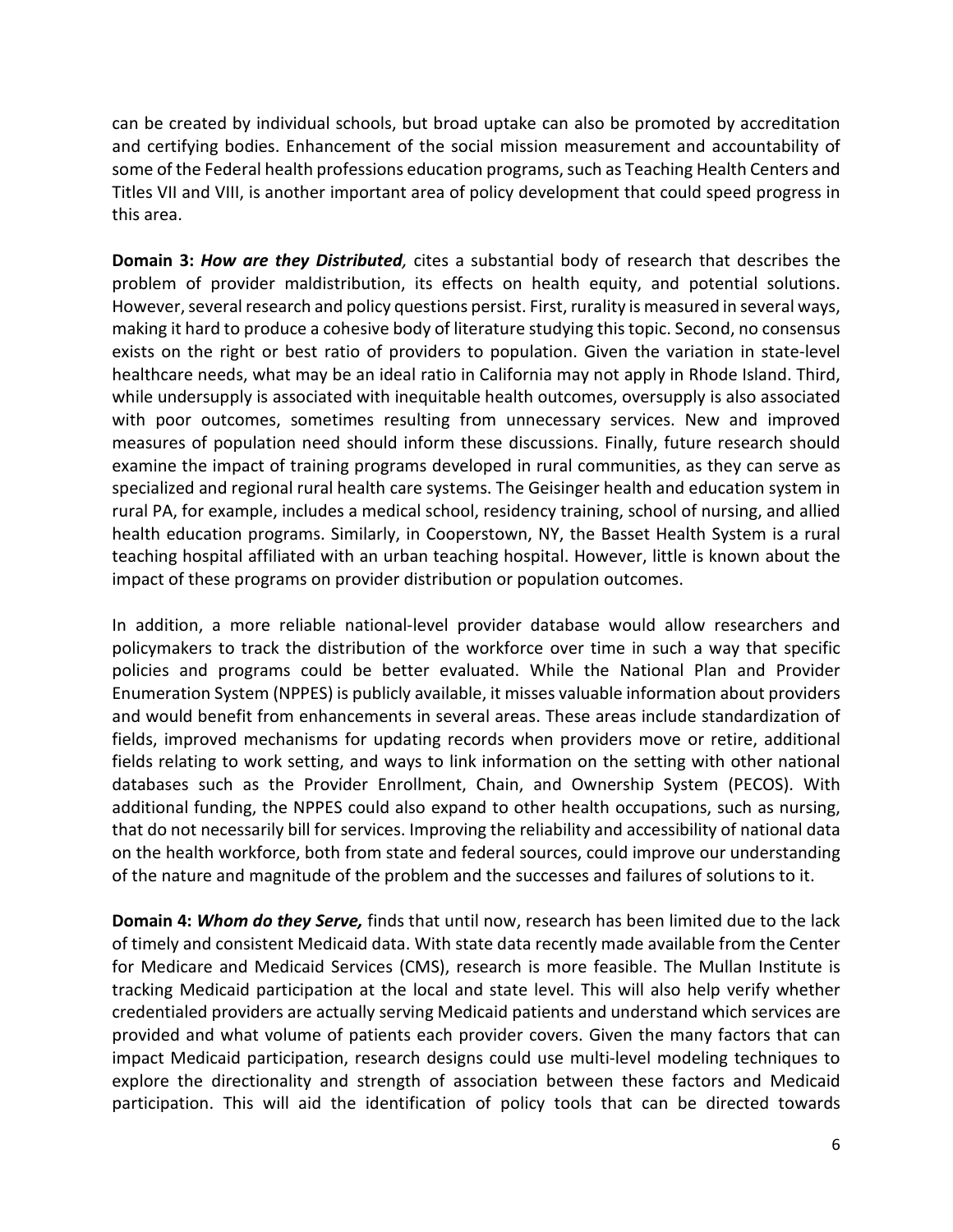addressing specific barriers to Medicaid participation at the individual provider or practice level and the broader community/market and Medicaid policy level.

Ultimately, health professional educational institutions, state Medicaid programs, Medicaid Managed Care Organizations, healthcare organizations, and health professionals are all responsible for addressing this problem. Metrics to hold these stakeholders accountable for Medicaid acceptance could help spur more discussion across these groups and lead to policy innovations that incentivize or require Medicaid patients' acceptance under certain circumstances.

**Domain 5:** *How do They Practice* finds that efforts to address social needs in the health system remain limited due to a variety of issues, including the scale of unmet needs, varying organizational capacity, complex regulations and ambiguity of what services are eligible for reimbursement, lack of direct funding for the social care workforce, concerns about the medicalization of social needs, and underdeveloped processes for identifying and addressing social needs. The review concludes that studying the impact of new and expanded roles addressing patients' social needs is complex because of the variety of roles examined, the overlap between job titles and roles/activities, and the heterogeneity of outcomes measured. Many studies of new workforce roles are "weak" due to selection bias, lack of control groups, and insufficient measurement. Studying new team models and approaches to care is also difficult because of challenges in establishing causal links between care models and patients' health outcomes. New workforce models introduced as parts of broader health system changes, such as Accountable Care Organizations (ACOs), may contain confounding interventions like information sharing via health information technology. New models may also take longer to influence outcomes than can be captured in most evaluations. While there is some evidence of a financial return on investment for social care roles, the prospect of future financial benefits alone may not be sufficient to motivate healthcare organizations to invest in needed workforce roles. More evidence is needed on how value-based payment models can best support addressing the root causes of poor health through new and expanded health workforce roles and new models of care to improve outcomes at a lower cost.

**Domain 6:** *Under What Working Conditions* finds that, while substantial research has been conducted on describing the problem and subsequent consequences of occupational hazards, including burnout, there has not been sufficient focus on designing evidence-based solutions, especially for moral injury and burnout. In addition, the research on burnout and moral injury suffers from a lack of standardization of terminology used. Consequently, there are no nationallevel data sources to track these specific occupational problems. Given the abundant evidence that poor work environments result in worse patient outcomes, the absence of progress is concerning. Future research must prioritize building more robust evidence using system science and policy analysis and incorporating findings into learning systems.

Part 2 suggests that solutions to the problem of low support staff and direct care worker compensation may be, in part, constrained by the lack of research showing the direct effects of compensation on worker and patient outcomes. Fortunately, the American Rescue Plan Act